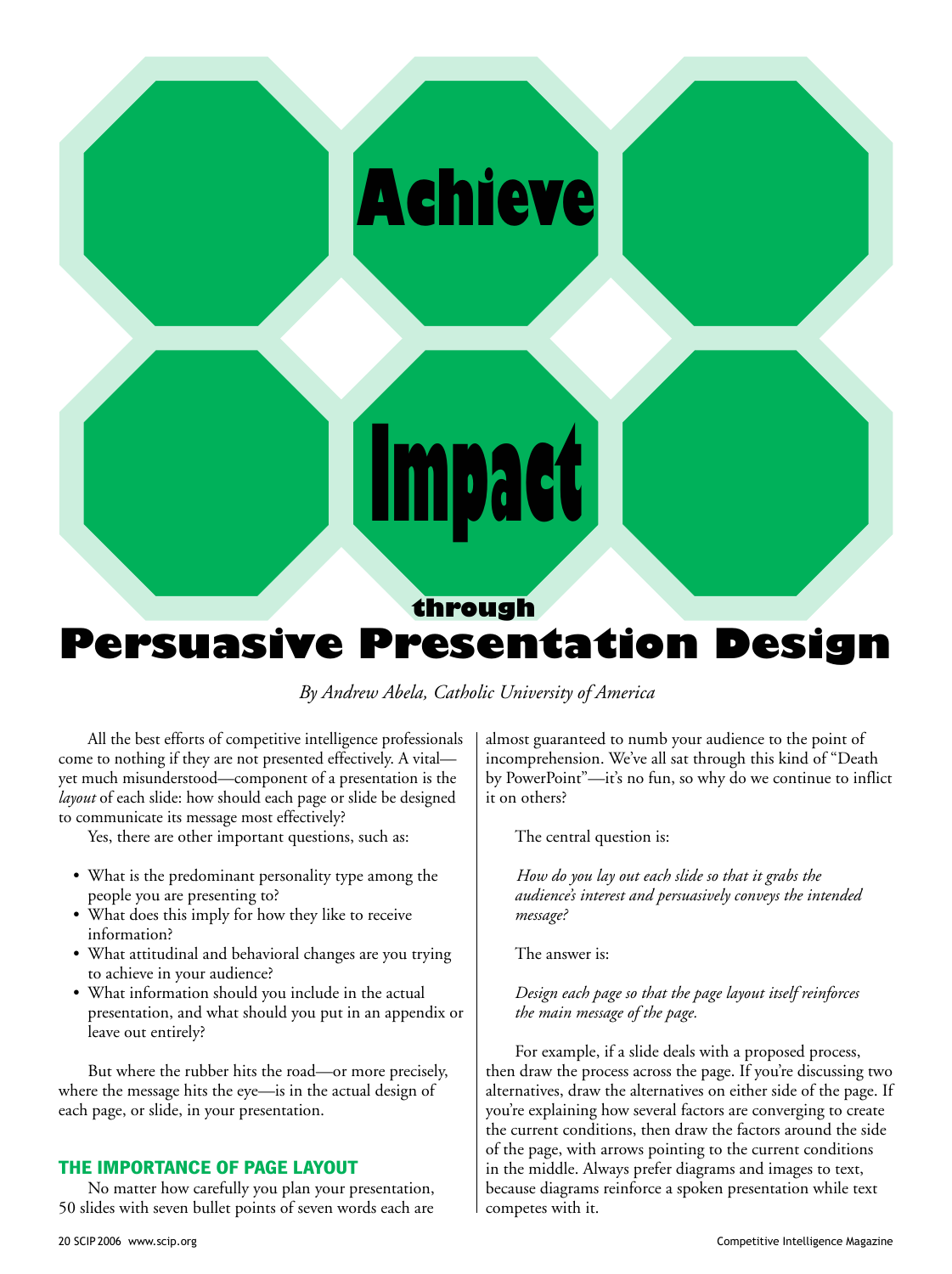| <b>TABLE 1: CHOOSING THE CORRECT PRESENTATION IDIOM</b> |                                                                                  |                                                                    |
|---------------------------------------------------------|----------------------------------------------------------------------------------|--------------------------------------------------------------------|
|                                                         | "Ballroom Style"                                                                 | "Conference Room Style"                                            |
| <b>TYPICAL CONDITIONS</b>                               |                                                                                  |                                                                    |
| Audience Size                                           | Larger $(50+)$                                                                   | Any, but particularly suited to smaller<br>audiences               |
| <i>Information Flow</i>                                 | Primarily one-way (speaker to audience)                                          | Two-way                                                            |
| <i>Objective</i>                                        | Inform, entertain                                                                | Engage, persuade, facilitate decision-<br>making, and drive action |
| Constraints                                             | Minimize downside ("Don't look bad")                                             | Maximize upside ("Let's make a<br>difference")                     |
| PRESENTATION IMPLICATIONS                               |                                                                                  |                                                                    |
|                                                         | <i>Visual metaphor</i>   TV network news                                         | Blueprint or architectural drawing                                 |
| Animation   Extensive                                   |                                                                                  | Little or none                                                     |
| Color                                                   | Extensive                                                                        | Some, for emphasis, or none                                        |
| Delivery                                                | Projection                                                                       | Printed paper                                                      |
| Length and delivery speed   More slides $-1/m$ inute    |                                                                                  | Less pages $-1-10/h$ our                                           |
|                                                         | Type size   Larger (visible from back of room - typi-<br>cally 24 point minimum) | Smaller (9 point acceptable)                                       |
| Duration                                                | 20-45 minutes                                                                    | Any                                                                |

# **THE SQUINT TEST**

 A good way to test whether your page is laid out properly is to apply what designers call the "squint test." Squint at the page, so that all the text is blurred and illegible. Do you get anything about the page without having to read the text? If you can see that the page is showing a process or two or three alternatives or a bunch of things converging, then your page passes the squint test.

The squint test simulates what the brain registers in the first fraction of a second after your slide hits the viewer's retina. If this introduces the main point of your page, the rest of your message from that page can be received more easily than if the brain has to spend the next few seconds trying to decipher your point.

Does your typical bullet point page pass the squint test? At best, this kind of page layout suggests a list. If the message of the page is a list, then this page layout may be appropriate. But help the viewer understand what kind of a list it is. If it's a checklist, use checkboxes instead of bullets. If it's a series of steps, a more effective layout would be a process diagram across the page. At worst, when the brain registers a series of bullets—perhaps for the fiftieth time that hour—it wanders off to some other more pleasing image, such as next summer's vacation.

Once you have a rough sketch of the layout of each page, place the pages side by side across your desk to create a storyboard for your presentation. Scan this storyboard to make sure that there is enough variety in page layout, from slide to slide. If your presentation is repetitive, consider combining some of the pages.

# **CHOOSE THE RIGHT PRESENTATION IDIOM**

Once you have the layout of each page, the next step is to fill in the details by choosing a presentation idiom. A presentation idiom is a form of expression and an associated set of design principles. Two types of presentation idiom are what I call ballroom style and conference room style.

Ballroom style presentations, like most typical PowerPoint presentations, are colorful, vibrant, attentiongrabbing, and (sometimes) noisy. They typically take place in a large, dark room—such as a hotel ballroom. Conference room presentations are more understated: they have less color and more details on each page. They are more likely to be on printed handouts than projected slides, and they are more suited to your average corporate conference room.

The single biggest mistake that presenters make is to confuse the two idioms, and particularly to use ballroom style where conference room style is more appropriate. I would estimate that upwards of 90 percent of all PowerPoint presentations use ballroom style, yet most of the time our presentation conditions call for conference room style.